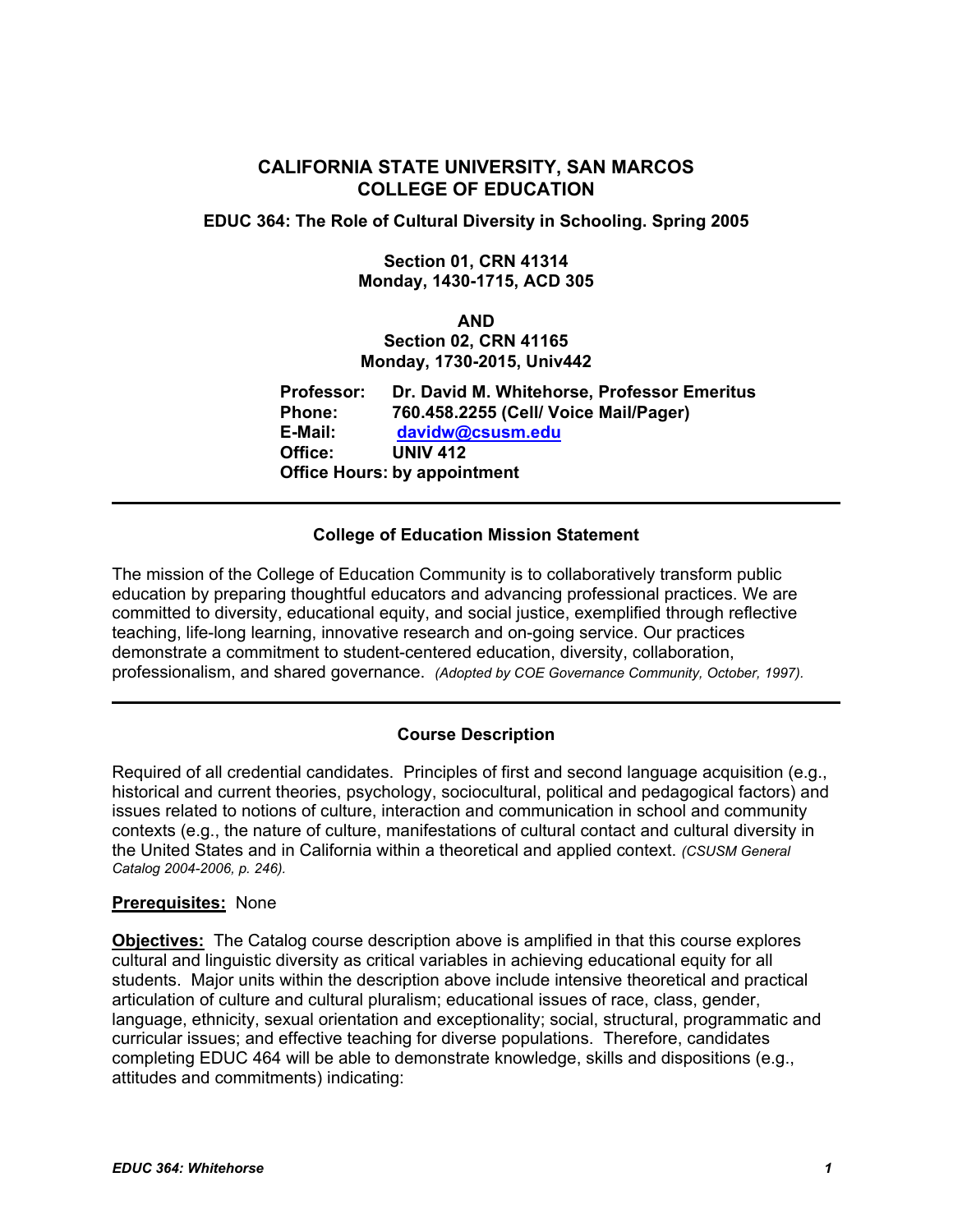- 1. mastery of the Teacher Performance Expectation, TPE 15;
- 2. mastery of standards for English learners as indicated in the course alignment with SB 2042 (formerly CLAD);
- 3. understanding of various concepts of culture and their applicability to learning, teaching, curricular development and educational reform;
- 4. understanding of the historical and contemporary contexts for multicultural and multilingual education;
- 5. familiarity with second language acquisition theory and the role of the primary language in developing second language fluency;
- 6. ability to provide a safe environment for reflection on, and discussion of, the complex ways in which pluralism is a part of educational contexts;
- 7. ability to provide support to all students who represent national, state, and regional diversity;
- 8. gaining experience working with "at risk" children and/or young people;
- 9. emerging positive attitudes, motivations and commitments to all diverse students ("race", class, gender, language, ethnicity, sexual orientation and exceptionality) regardless of prior socialization patterns and life experiences;
- 10. ability to report, interpret, analyze and synthesize complex information; and,
- 11. university-level competence in information literacy, use of technology and oral and written communication.

## **Required Texts**

\_\_\_\_\_\_\_\_\_\_\_\_\_\_\_\_\_\_\_\_\_\_\_\_\_\_\_\_\_\_\_\_\_\_\_\_\_\_\_\_\_\_\_\_\_\_\_\_\_\_\_\_\_\_\_\_\_\_\_\_\_\_\_\_\_\_\_\_\_\_\_\_\_\_\_\_

Gollnick, D.M. & Chinn, P.C. (2002). *Multicultural education in a pluralistic society.* 6<sup>th</sup> Ed. Merrill-Prentice Hall.

Spring, J. (2001). *Deculturalization and the struggle for equality: A brief history of the education of dominated cultures in the United States* (3rd. Edition). Boston: McGraw-Hill.

## **Authorization to Teach English Learners**

This credential program has been specifically designed to prepare teachers for the diversity of languages often encountered in California public school classrooms. The authorization to teach English learners is met through the infusion of content and experiences within the credential program, as well as additional coursework. Students successfully completing this program receive a credential with authorization to teach English learners. *(Approved by CCTC in SB 2042 Program Standards, August 02)*

# **Teacher Performance Expectation (TPE) Competencies**

The course objectives, assignments, and assessments have been aligned with the CTC standards for all Credential programs offered by the CSUSM College of Education. This course is designed to help teachers seeking a California teaching credential to develop the skills, knowledge, and attitudes necessary to assist schools and district in implementing effective programs for all students. The successful candidate will be able to merge theory and practice in order to realize a comprehensive and extensive educational program for all students. You will be required to formally address the following TPE in this course:

*TPE 15: Social Justice and Equity*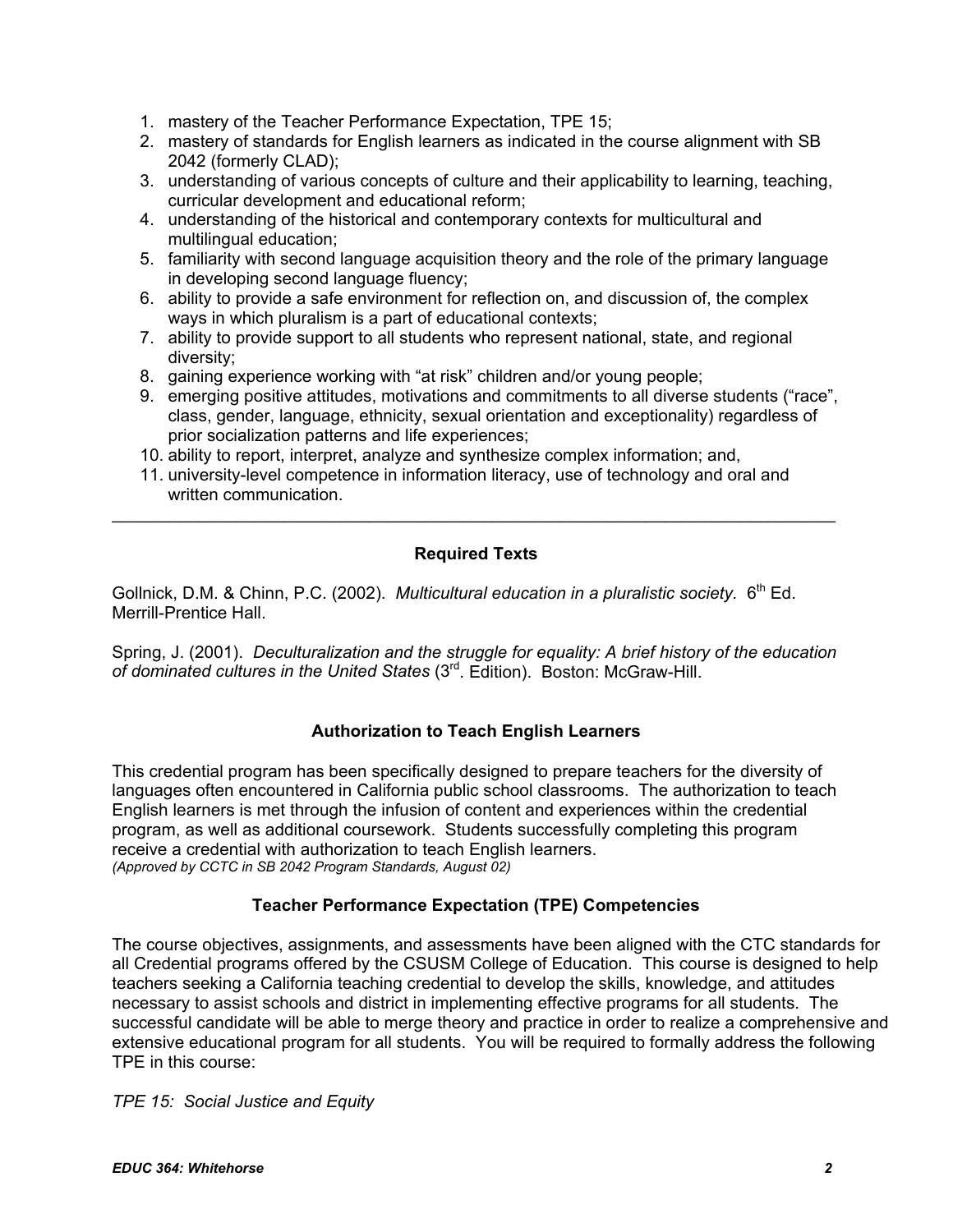Teacher candidates will be able to identify issues of social justice and equity in the classroom and can apply appropriate instructional strategies to ensure equal outcomes for diverse students. They will be familiar with ideas, definitions, and major theorists in the fields of multicultural education, social reconstruction, and democratic education. Pluralism and divergent perspectives on educating students will be the foundation of designing effective lessons and instructional practices for diverse students. Candidates will understand when and how to collaborate with others, especially curriculum specialists, community leaders, and parents on preparing relevant and appropriate instructional activities, curricular units, and school structures that would provide equitable outcomes for students from different linguistic, cultural, and social economic backgrounds.

# **Alignment of Teacher Education Standards to Foster Student Learning**

In our preparation of professional educators, we have given extensive consideration to the alignment of professional standards and assessments as articulated by professional associations, certification agencies and learned societies. Emphasis is placed on learning outcomes (what you know and can demonstrate) rather than on inputs (putting in "seat time", meeting minimum criteria for assignments, checking off tasks and activities), *and how these outcomes correspond to your potential to enhance student learning as a new teacher.* In particular, this course is informed by and aligned with the standards and principles of the:

- National Council for the Accreditation of Teacher Education (NCATE)
- Interstate New Teacher Assessment and Support Consortium (INTASC)
- National Board for Professional Teaching Standards (NBPTS)
- National Association for Multicultural Education (NAME); and the
- California Commission on Teacher Credentialing (CCTC)

# **College of Education Attendance Policy**

Due to the dynamic and interactive nature of courses in the College of Education, all students are expected to attend all classes and participate actively. At a minimum, students must attend more than 80% of class time, or s/he may not receive a passing grade for the course at the discretion of the instructor. Individual instructors may adopt more stringent attendance requirements. Should the student have extenuating circumstances, s/he should contact the instructor as soon as possible. *(Adopted by the COE Governance Community, December, 1997).*

# **Ability**

Every student has the right to equitable educational consideration and appropriate accommodation. Students having differing ability (mobility, sight, hearing, documented learning challenges, first language/English as a second language) are requested to contact the professor at the earliest opportunity. Every effort will be made to accommodate special needs. Students are reminded of the availability of the Writing Center, technology assistance in the computer labs, and other student support services available as part of reasonable accommodation for special needs students in addition to those of DSS (see below).

# **Students with Disabilities Requiring Reasonable Accommodations**

Students must be approved for services by providing appropriate and recent documentation to the Office of Disabled Student Services (DSS). This office is located in Craven Hall 5205, and can be contacted by phone at (760) 750-4905, or TTY (760) 750-4909. Students authorized by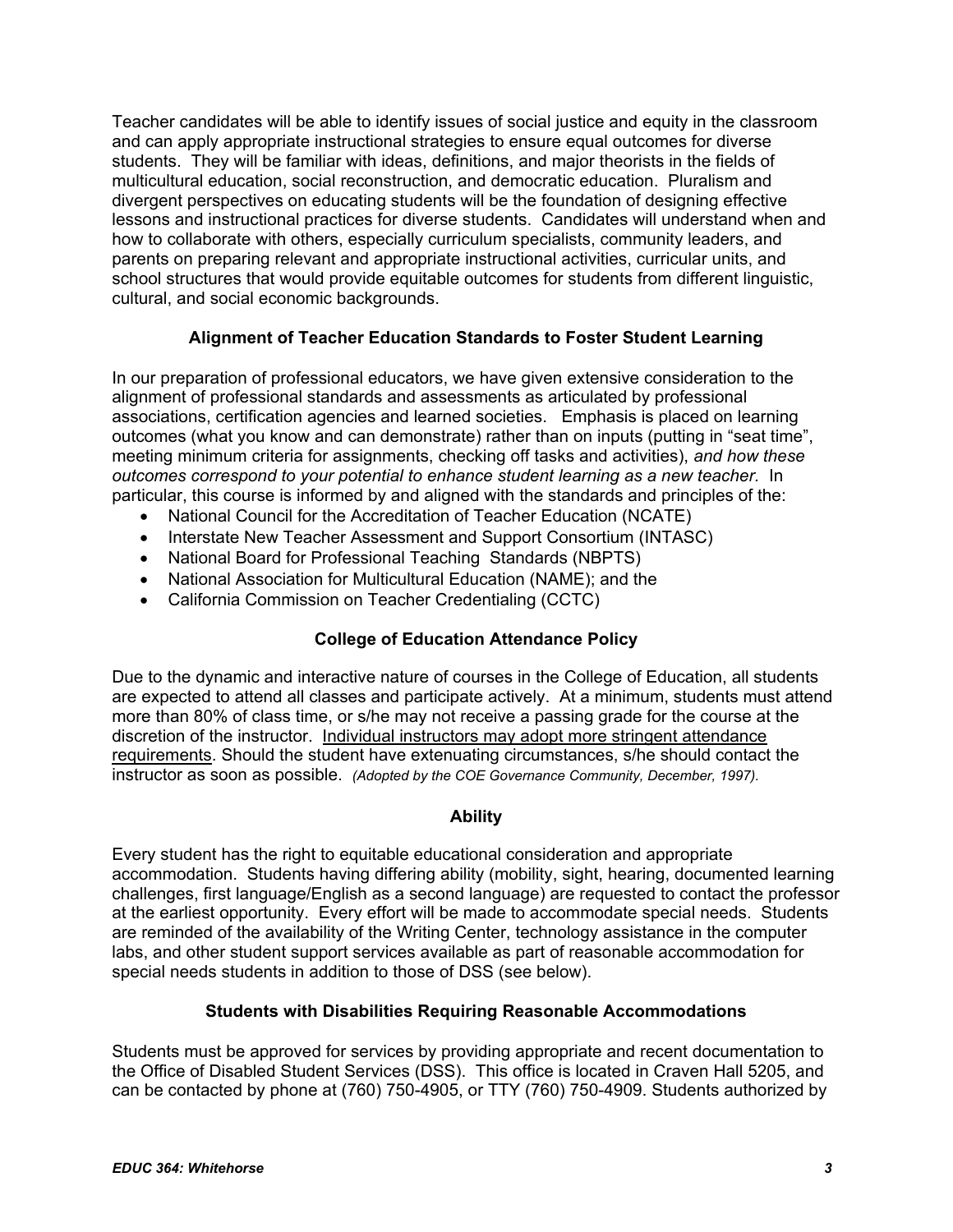DSS to receive reasonable accommodations should meet with their instructor during office hours or, in order to ensure confidentiality, in a more private setting.

## **Course Requirements**

\_\_\_\_\_\_\_\_\_\_\_\_\_\_\_\_\_\_\_\_\_\_\_\_\_\_\_\_\_\_\_\_\_\_\_\_\_\_\_\_\_\_\_\_\_\_\_\_\_\_\_\_\_\_\_\_\_\_\_\_\_\_\_\_\_\_\_\_\_\_\_\_\_\_\_\_

Please read these assignments in detail. You will note that I ask you for specific information to be addressed in each assignment. Completing all elements of the assignment will earn a passing grade, whereas missing elements may not allow a passing grade, depending on the magnitude of the omission. A grade of "C+" or higher requires you to exceed the minimum in substantive ways, as indicated in the grading requirements.

All assignments are due on the dates indicated. Written assignments must be word processed, double-spaced, paginated, and have 1" margins on all sides. Your name and the CRN for your section must appear at the top right of the first page, except as noted for the research paper assignment. Page limitations are not given as writing styles differ. You are expected to make your written assignments as long (or as short) as it takes you to respond to all elements of the assignment and make your point(s). It is expected that all assignments will reflect universitylevel composition and exposition ( e.g., an average of more than one structural error per page means no higher than a "C" for that component ). Use of electronic spelling and grammar checking is encouraged. All assignments address critical variables in meeting Teacher Performance Expectation 12.

| 1. Personal History                  | $15$ pts. | Due Week 6  |
|--------------------------------------|-----------|-------------|
| 2. World Language Acquisition        | 15 pts.   | Due Week 9  |
| 3. Group Research Paper/Presentation | 45 pts.   | Due Week 13 |
| 4. Outcome Assessment                | 15 pts.   | Due Week 15 |
| 5. Attendance and Participation      | $10$ pts. | Due Week 15 |

## **Personal History.** (15 points).

The purpose of this assignment is to provide you the opportunity to examine your own background, culture, community and the development of your cultural world view. Write a narrative essay about your own life, describing the experiences that have shaped your views of "race", culture, and issues of diversity. Reflect on your own experiences in terms of your cultural reference, your family background, your interactions with others unlike yourself, and other factors determined by your own circumstances and your upbringing. In this assignment, you will explore within yourself, and commit to written form:

- (1) your identity as a learner (e.g., impact of learning style, multiple intelligence, how you see your role, obligations and status in your learning experiences)
- (2) your identity as a member of a particular cultural/racial/ethnic group, and
- (3) how these two factors individually and collectively affect your potential as a teacher. What do you think you should reinforce and what do you think you should change in your knowledge, skills, and attitudes in order to be an effective teacher?

Include SPECIFIC examples of events and situations that you feel shaped your views on these issues. Be sure to situate your examples in the context of assumptions about schooling and education. To the extent possible, relate your experiences to the theory and praxis in readings,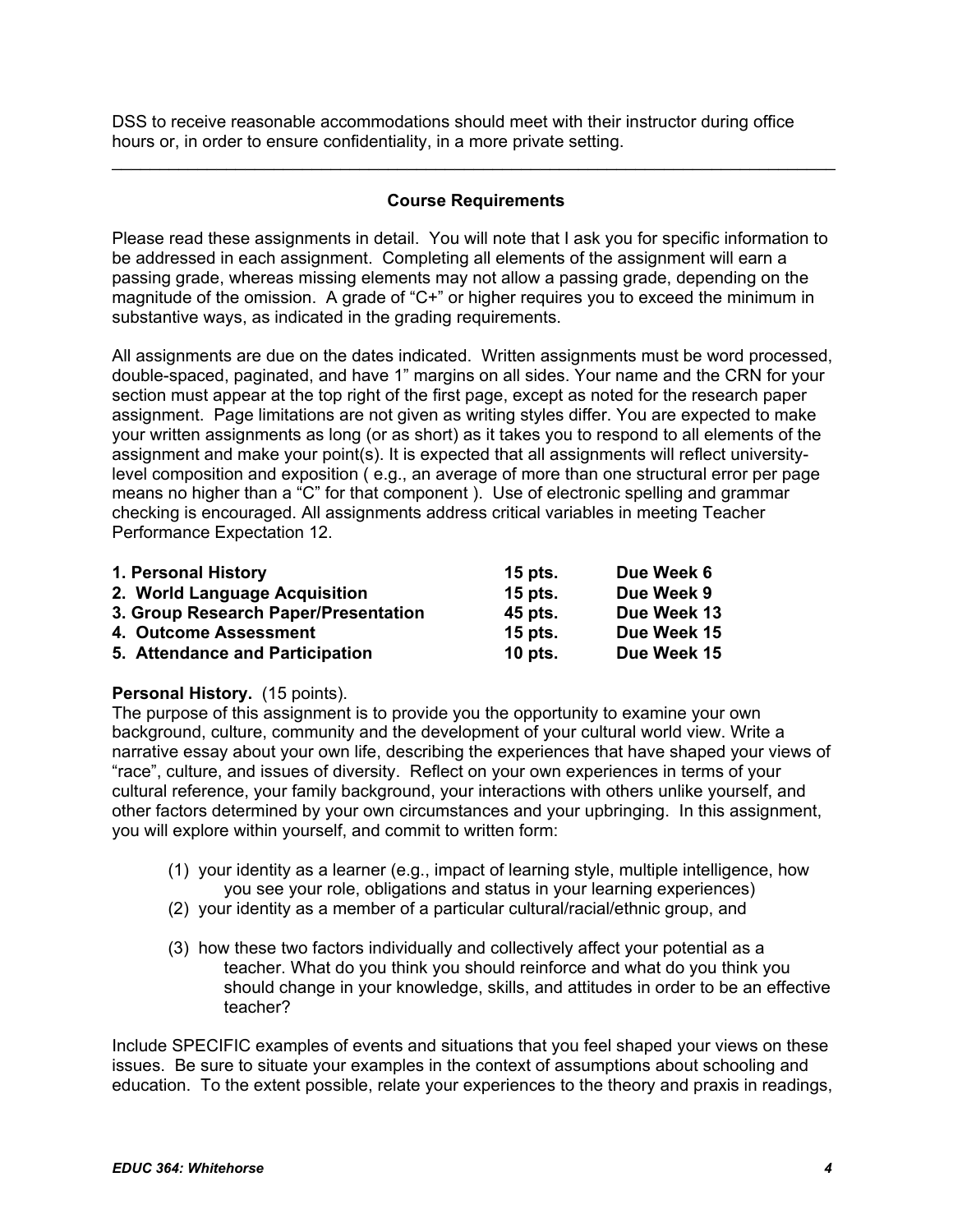class discussions and activities. Be prepared to share your paper in small group and larger class discussions during Session 6 on 10/10.

## **World Language Acquisition.** (15 points).

Watch at least one hour of film/video/TV presented in a language of which you have *no*  knowledge. In a written report of your experience, present a synopsis of what you viewed/heard, and articulate in detail (A) How did the different language make you feel? (e.g., curiosity, anger, frustration, humor); (B) What helped you comprehend in this new language? (non-verbal communication, music, background knowledge, other cultural "cues"); (C) From what strategies might ELL students benefit in order to make material comprehensible in a new language? Due Session 9 on 10/31.

## **Group Research Paper and Presentation.** (30 points written/15 points oral).

In heterogeneous groups, you will develop, as a group, a research paper on an issue of *significance* in the field of multicultural education, which you will formally present to the class. The topic must be approved by the professor. Your research must include at least 3 sources from the ERIC database, at least 3 sources from the Internet, at least 3 print media sources, and at least one of the texts used in class. References must be exclusive of one another. These are the minimum requirements for an acceptable grade therefore superior grades require greater breadth and depth of research.

The group's paper will include:

- 1. a cover page listing the title, a 2-3 paragraph/200 word abstract, and full names of all group members,
- 2. a narrative that describes the issue, including its historical context,
- 3. a description of why the issue is significant in the field of education, especially (but not exclusively) as it relates to diverse students observed in school or community research,
- 4. your position on the issue and why you have taken that position,
- 5. a defense (rationale) for taking the position with appropriate references,
- 6. a conclusion regarding the issue, with recommendations for action,
- 7. an annotated bibliography of all references consulted, and
- 8. attachments such as your visual aids for the presentation, graphic organizers, or any supplementary material developed to enhance student learning.

The length of the paper is determined by the degree to which you articulate the requirements outlined above. Depth of analysis is more important than providing in-depth description. In other words, your paper should answer WHY and HOW, more importantly than WHO, WHAT, WHEN, or WHERE. The paper should be stapled together, and not placed in any kind of binder. Please put your effort into articulating the issues, not developing a time-consuming, computergenerated cover. All papers are due Week 13 on 11/28, regardless of the day of your scheduled presentation.

Your panel presentation will be 20 minutes in length. You will present a synopsis of your issue, accompanied by appropriate learning aids. The mode of presentation may include skits, simulations, debate, Socratic dialogue, or some other form of multi-modal presentation (PowerPoint, as example). You are cautioned NOT to read from the text of your paper. In addition to the 20 minute presentation, you will plan to respond to questions for no more than 10 minutes. Therefore, your group should be prepared to be "on" for 1/2 hour. It is a group responsibility to practice and time the presentation and Q & A session: presentations which are more than 3 minutes long or short of these parameters will have the grade reduced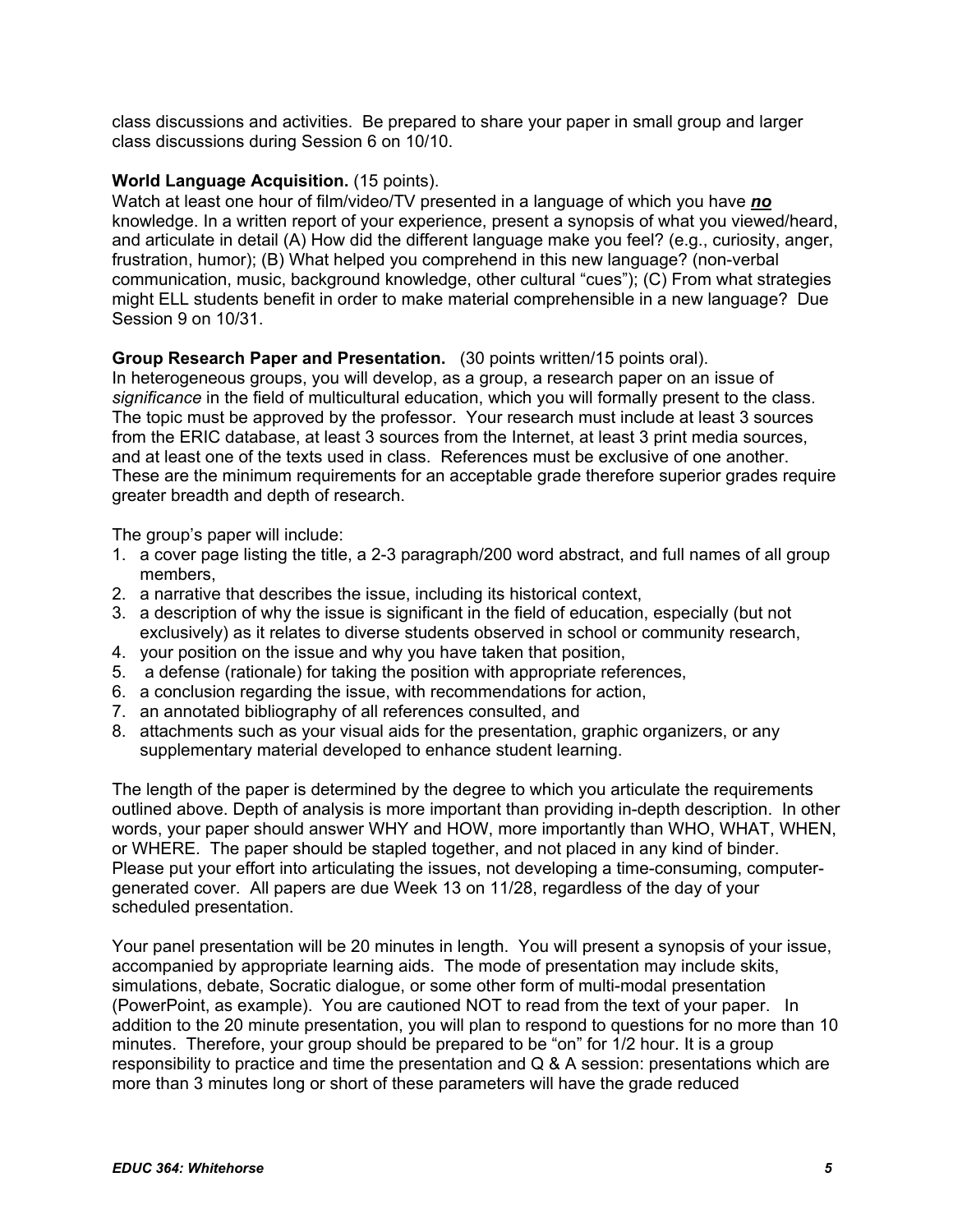appropriately. At the time of your presentation, you will provide each classmate and the professor with a stapled handout, which includes Items 1, 7 and 8, above.

## **Outcome Assessment.** (15 points).

This is your opportunity to examine your own learning. You will select the most important learning or **closely related** set of learning you have acquired during the course. You will write in detail:

- (1) what you learned,
- (2) how you knew you were learning something of significance (assessing your own learning),
- (3) how this learning is meaningfully connected to your experiences while tutoring foster children or conducting observation research
- (4) how this will shape your attitudes and behaviors as a teacher or in future intercultural interaction, and
- (5) how you will demonstrate overall "cultural competence" (as this definition is developed in class)

Emphasis is placed on your ability to synthesize data around the topic you select, your depth of reflective analysis, your ability to articulate the cognitive, behavioral and affective domains of your learning, and the relationship of this topic to your future growth and professional practice. Final outcome assessments are due on the last class day. Due Session 15, 12/12

## **Attendance and Participation.** (10 points).

Daily reflections, Quickwrite activities, participation in dialogue and other in-class assignments are counted as part of the participation points as are attendance, punctuality and active engagement in class dynamics. Assessed Session 15, 12/12

# **Grading Standards**

**Grading Scale**: A=93+, A-=90-92, B+= 87-89, B=83-86, B-= 80-82, C+=77-79, C=73-76, C-= 70-72, D+=67-69, D=63-66, D-= 60-62, F=59 or lower Students taking EDUC 364 as a prerequisite for teacher credential and graduate programs are reminded that the College requires completion of this course with a C+ or higher.

**Submission Schedule: Work** submitted late, but within one week of the due date will be reduced by one letter grade. Work received over one week late will receive no credit.

**Grading Emphasis:** Each written assignment will be graded approximately 85% on content and context (detail, logic, professional reflection, synthesis of information, depth of analysis, etc.), and 15% on mechanics (grammar, syntax, spelling, format, uniformity of citation, etc.). All citations, where appropriate, will use APA format. Consult Library Services for the Manual of Citation of the American Psychological Association, or other guides to citation such as www.apastyle.org/index.html

## **Summative Assessment Rubric**

**A=Exceeds Expectations:** The student consistently performs and participates in an exemplary manner. Each assignment receives in-depth exploration and reflection based upon research, observations and classroom implementation, when possible. All work is submitted in a professional manner using APA style when appropriate. Presentations are consistent with professional expectations, providing appropriate visual aids, appropriate handouts, and are well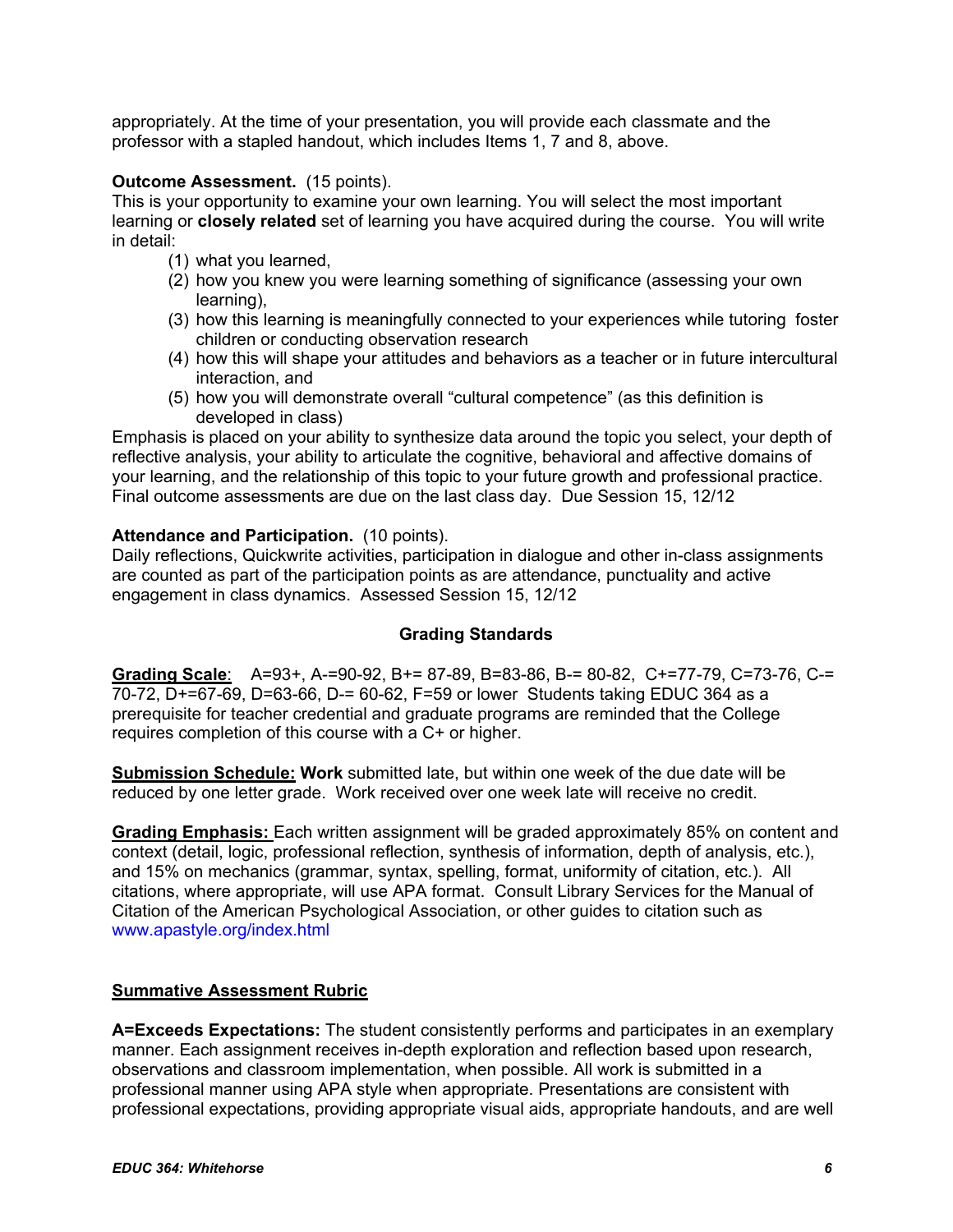prepared. Professional and responsible behavior, including timely attendance and submission of assignments, are practiced in a consistent manner.

**B=Adequately Meets Expectations**: The student meets outcomes expectations in a satisfactory manner. Each assignment is based upon research, observations and classroom implementation, when possible. Generally, work is submitted in a professional manner using APA style when appropriate. Generally, presentations are consistent with professional expectations, providing appropriate visual aids, appropriate handouts, and are well prepared. Most of the time, professional and responsible behavior, including timely attendance and submission of assignments, are practiced in a consistent manner.

**C=Minimal Performance:** The student's skills are weak and do not meet expectations. Each assignment is based upon opinion rather than research, theory, and best practices. Reflection is shallow. Assignments are submitted without APA style, thorough proofreading and organization. The student needs a great deal of guidance. The student is consistently late with work and has classroom attendance problems.

**"D" or "F" students** fail to meet the minimum requirements of a "C." The specific grade will be computed from rate of assignment completion, attendance, etc.

Appeals: Every student has the right to appeal grades, or appeal for redress of grievances incurred in the context of any course. Disputes may be resolved informally with the professor, or through the formal appeal process. For the latter, consult the Interim Associate Dean, Dr. Peggy Kelly.

## **All University Writing Requirement**

The university writing requirement is 2500 words, or approximately 7 pages of double-spaced text averaging 15 words per line in a document with one inch margins. In order to achieve a passing grade, the five writing assignments (Personal History, Journal/Individual Research, Language Acquisition Assignment, Group Research Paper and Outcome Assessment) will exceed that minimum requirement. A minimum page requirement for each assignment is not given, as candidates' writing styles are different. To specify a limit or a range for written assignments might privilege (or penalize) a candidate, according to her/his written communication style. The emphasis in all written communication in this course is *effectiveness*  in presenting one's point, position, perspective, knowledge, understanding, empathy and/or meaning-making. . . not the lengths to which one does that.

# **CSUSM Academic Honesty Policy**

"Students will be expected to adhere to standards of academic honesty and integrity, as outlined in the Student Academic Honesty Policy. All written work and oral assignments must be original work. All ideas/materials that are borrowed from other sources must have appropriate references to the original sources. Any quoted material should give credit to the source and be punctuated with quotation marks.

Students are responsible for honest completion of their work including examinations. There will be no tolerance for infractions. If you believe there has been an infraction by someone in the class, please bring it to the instructor's attention. The instructor reserves the right to discipline any student for academic dishonesty in accordance with the general rules and regulations of the university. Disciplinary action may include the lowering of grades and/or the assignment of a failing grade for an exam, assignment, or the class as a whole."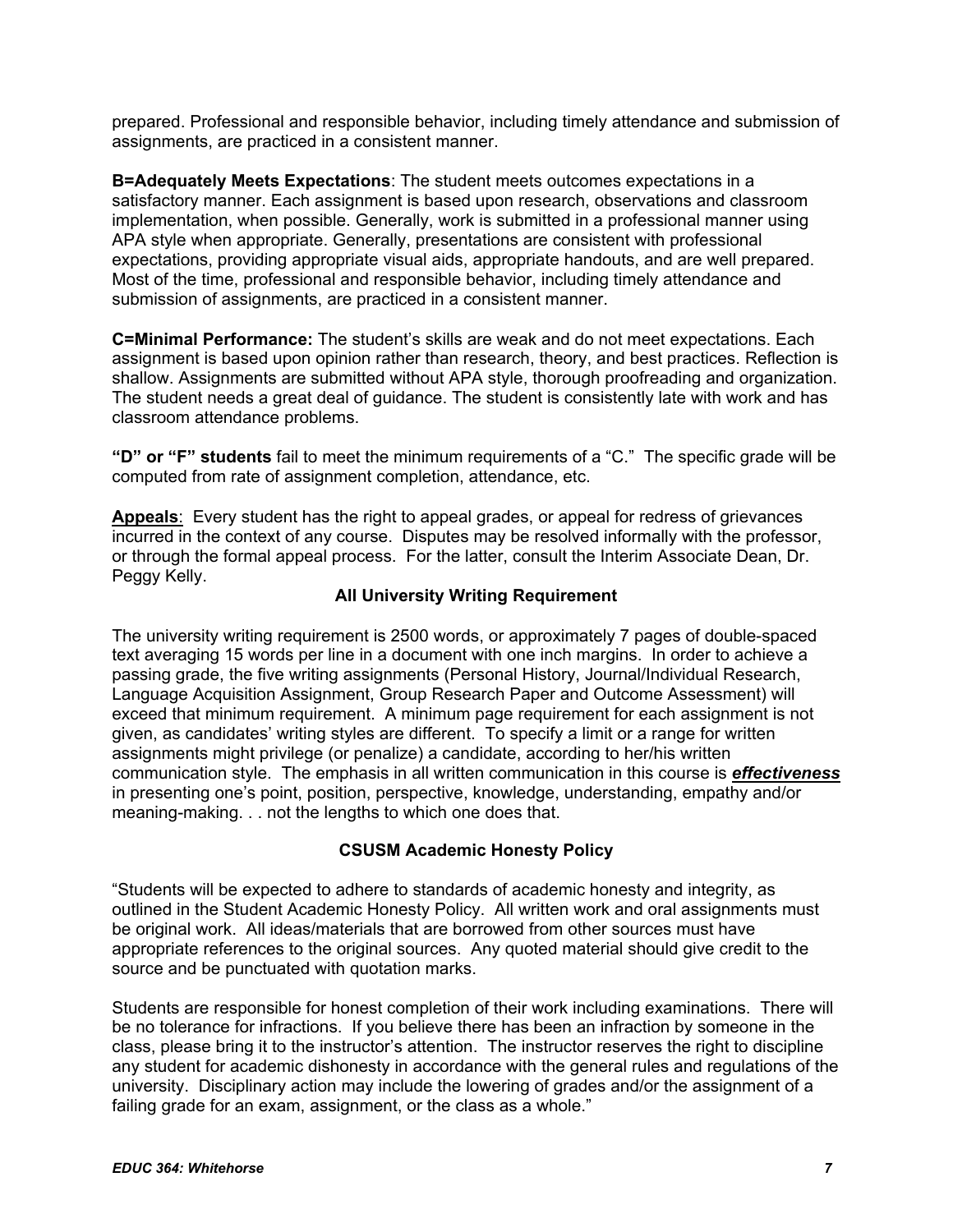# **Schedule/Course Outline**

Candidates are reminded that the schedule is tentative and subject to change. All classes differ in candidate composition, ability levels and background preparation. Some topics may require additional articulation in order for credential candidates to make meaning of specific topical material. It is more important to build understanding and meaning-making than it is to cover all chapters and all topics. Therefore, the professor reserves the academic freedom to modify this calendar of topics to enhance the learning process.

| <b>Date</b>          | <b>Topic</b>                                                                                                      | <b>Assignment</b>                                                                                     |
|----------------------|-------------------------------------------------------------------------------------------------------------------|-------------------------------------------------------------------------------------------------------|
| Session 1<br>8/29    | Introduction and course overview. The<br>nature of culture.                                                       | None. NOTE There will be no class on<br>9/5 due to Labor Day.                                         |
| Session 2<br>9/12    | Context for culture, cultural contact and<br>intercultural interaction                                            | Gollnick/Chinn, Chapt. 1,2,3<br>NOTE: 9/13 is the last schedule<br>adjustment day w/o admin. Penalty. |
| Session 3<br>9/17    | Topic continues Views of religion &<br>exceptionality                                                             | Gollnick/Chinn, Chapt. 5,6                                                                            |
| Session 4<br>9/26    | Historical perspectives in multicultural<br>education. Development of multicultural<br>education as a discipline. | None                                                                                                  |
| Session 5<br>10/3    | Education of dominated cultures in the<br>USA. In-class processing of<br>Deculturalization                        | Spring, entire text                                                                                   |
| Session 6<br>10/10   | Gender/gender identification in<br>classroom. In class discussion of<br>personal histories                        | Gollnick/Chinn, Chapt. 4.<br>Personal History paper due                                               |
| Session 7<br>10/17   | Topic continues                                                                                                   | None                                                                                                  |
| Session 8<br>10/24   | Ageism. Summarize cultural construct.                                                                             | Gollnick/Chinn, Chapt. 8                                                                              |
| Session 9<br>10/31   | White privilege.                                                                                                  | Handouts/exercises in class. World<br>Language assignment due                                         |
| Session 10<br>$11/7$ | Language acquisition-Primary language<br>in L2 acquisition                                                        | Gollnick/Chinn, Chapt. 7. Handouts                                                                    |
| Session 11<br>11/14  | Language acquisition-ELD and SDAIE                                                                                | Handouts                                                                                              |
| Session 12<br>11/21  | Education reform agenda: curricula,<br>pedagogy, and community                                                    | Gollnick/Chinn, Chapt. 9.                                                                             |
| Session 13<br>11/28  | Research presentations Groups 1-3                                                                                 | All research papers due                                                                               |
| Session 14<br>12/5   | Research presentations, Groups 4-6                                                                                | None                                                                                                  |
| Session 15<br>12/12  | Final assessments, course summary and<br>evaluations                                                              | <b>Outcome assessments due</b>                                                                        |
| <b>Final Exam</b>    | None                                                                                                              | None                                                                                                  |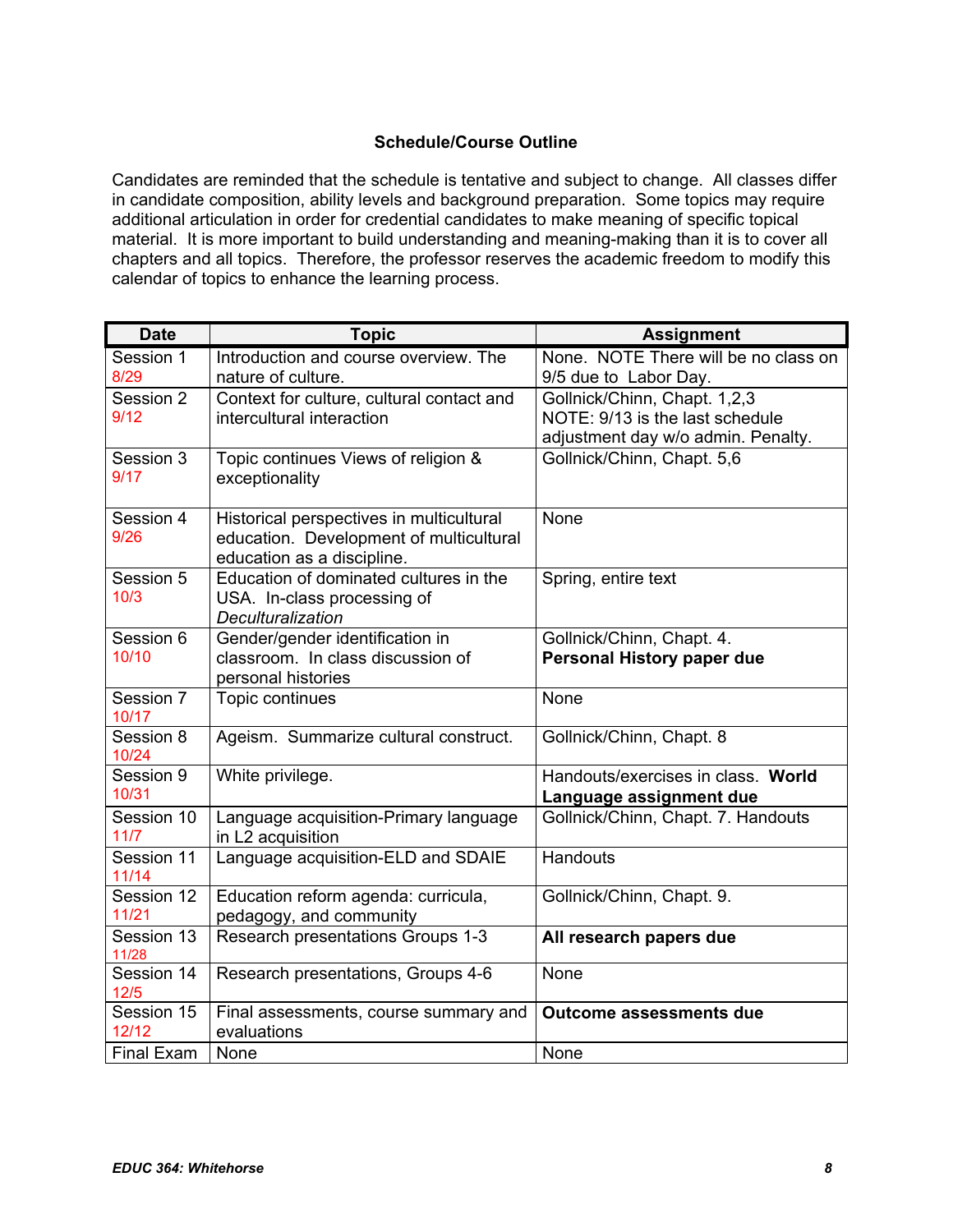# **ATTACHMENT 1**

# **SB 2042 - AUTHORIZATION TO TEACH ENGLISH LEARNERS COMPETENCIES**

| <b>PART 1:</b><br><b>LANGUAGE STRUCTURE AND</b>                                                                                                 | <b>PART 2:</b><br><b>METHODOLOGY</b>                                                                                           | <b>PART 3:</b><br><b>CULTURE AND</b>                                                                |
|-------------------------------------------------------------------------------------------------------------------------------------------------|--------------------------------------------------------------------------------------------------------------------------------|-----------------------------------------------------------------------------------------------------|
| FIRST- AND SECOND-LANGUAGE<br><b>DEVELOPMENT</b>                                                                                                | OF BILINGUAL, ENGLISH<br><b>LANGUAGE DEVELOPMENT,</b><br><b>AND CONTENT INSTRUCTION</b>                                        | <b>CULTURAL DIVERSITY</b>                                                                           |
|                                                                                                                                                 |                                                                                                                                | I. The Nature of Culture                                                                            |
| I. Language Structure and Use:<br><b>Universals and Differences</b><br>(including the structure of English)                                     | I. Theories and Methods of Bilingual<br><b>Education</b>                                                                       |                                                                                                     |
| A. The sound systems of language<br>(phonology)                                                                                                 | A. Foundations                                                                                                                 | A. Definitions of culture                                                                           |
| <b>B.</b> Word formation (morphology)                                                                                                           | B. Organizational models: What works for<br>whom?                                                                              | <b>B.</b> Perceptions of culture                                                                    |
| C. Syntax                                                                                                                                       | C. Instructional strategies                                                                                                    | C. Intra-group differences (e.g., ethnicity,<br>race, generations, and micro-cultures)              |
| D. Word meaning (semantics)                                                                                                                     | II. Theories and Methods for Instruction<br>In and Through English                                                             | D. Physical geography and its effects on<br>culture                                                 |
| E. Language in context                                                                                                                          | A. Teacher delivery for both English<br>language development and content<br>instruction                                        | E. Cultural congruence                                                                              |
| F. Written discourse                                                                                                                            | B. Approaches with a focus on English<br>language development                                                                  | II. Manifestations of Culture: Learning<br><b>About Students</b>                                    |
| G. Oral discourse                                                                                                                               | C. Approaches with a focus on content<br>area instruction (specially designed<br>academic instruction delivered in<br>English) | A. What teachers should learn about their<br>students                                               |
| H. Nonverbal communication                                                                                                                      | D. Working with paraprofessionals                                                                                              | <b>B.</b> How teachers can learn about their<br>students                                            |
| I. Language Change                                                                                                                              |                                                                                                                                | C. How teachers can use what they learn<br>about their students (culturally responsive<br>pedagogy) |
| II. Theories and Factors in First- and<br><b>Second-Language Development</b>                                                                    | III. Language and Content Area<br><b>Assessment</b>                                                                            | <b>III. Cultural Contact</b>                                                                        |
| A. Historical and current theories and models<br>of language analysis that have implications<br>for second-language development and<br>pedagogy | A. Purpose                                                                                                                     | A. Concepts of cultural contact                                                                     |
| <b>B.</b> Psychological factors affecting first- and<br>second-language development                                                             | <b>B.</b> Methods                                                                                                              | <b>B.</b> Stages of individual cultural contact                                                     |
| C. Socio-cultural factors affecting first- and<br>second-language development                                                                   | C. State mandates                                                                                                              | C. The dynamics of prejudice                                                                        |
| D. Pedagogical factors affecting first- and<br>second-language development                                                                      | <b>D.</b> Limitations of assessment                                                                                            | <b>D.</b> Strategies for conflict resolution                                                        |
| E. Political factors affecting first- and second-<br>language development                                                                       | E. Technical concepts                                                                                                          | IV. Cultural Diversity in U.S. and CA.                                                              |
|                                                                                                                                                 |                                                                                                                                | A. Historical perspectives                                                                          |
|                                                                                                                                                 |                                                                                                                                | <b>B.</b> Demography                                                                                |
|                                                                                                                                                 |                                                                                                                                | C. Migration and immigration                                                                        |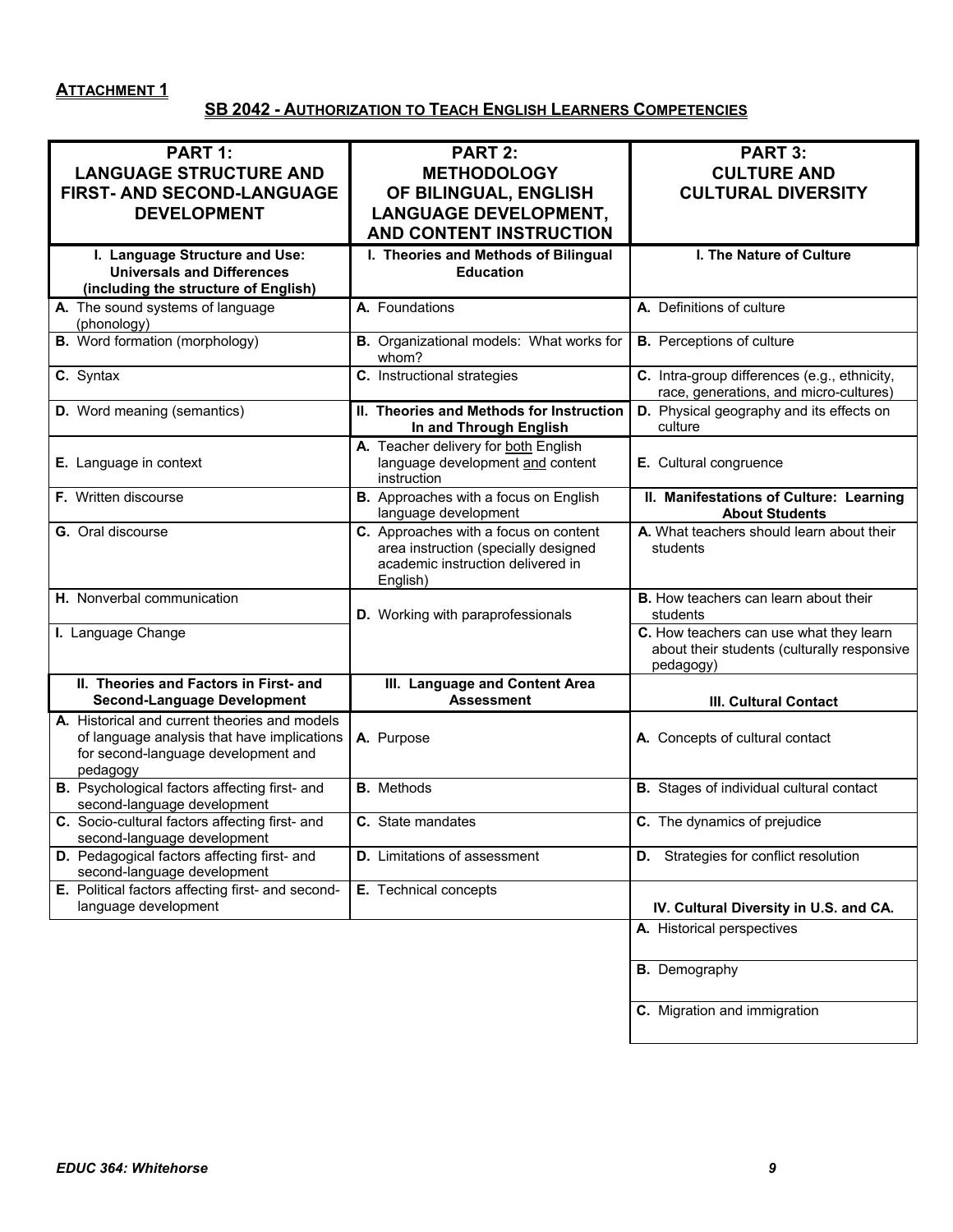# **Attachment 2: Race Literacy Quiz**

**1. Humans have approximately 30,000 genes. On average, how many genes separate all members of one race from all members of another race?**

A. None

- B. 1
- C. 23
- D. 142
- E. 1008
- F. We don't know

**2. Which characteristic did the ancient Greeks believe most distinguished them from "barbarians"?**

- A. Religion
- B. Skin color
- C. Language
- D. Dress
- E. Hairiness

**3. In Medieval Europe (circa 1300-1400), Ethiopians were looked upon as:** 

- A. Savages
- B. Saviors
- C. Barbarians
- D. Infidels
- E. Negroes

## **4. Members of a race can be identified by their:**

- A. Blood group
- B. Skin color
- C. Ancestry
- D. Genes
- E. None of the above
- F. All of the above

#### **5. Skin color correlates most closely with:**

- A. Hair form
- B. IQ
- C. Risk for sickle cell, Tay Sachs and other genetic diseases
- D. Geographic latitude
- E. Continent of ancestral origin
- F. Jumping and sprinting ability

## **6. When Jamestown colonist John Rolfe and his new wife Pocahontas traveled to the Court of London in 1619, it caused a scandal because:**

- A. An Englishman had married an Indian
- B. John Rolfe had cuckolded General John Smith, the leader of the colony
- C. Pocahontas, a princess, married beneath her station by wedding a commoner
- D. Londoners had never seen an Indian before
- E. A Christian had married a heathen

## **7. The rise of the idea of white supremacy was tied most directly to:**

A. Indian removal

B. Slavery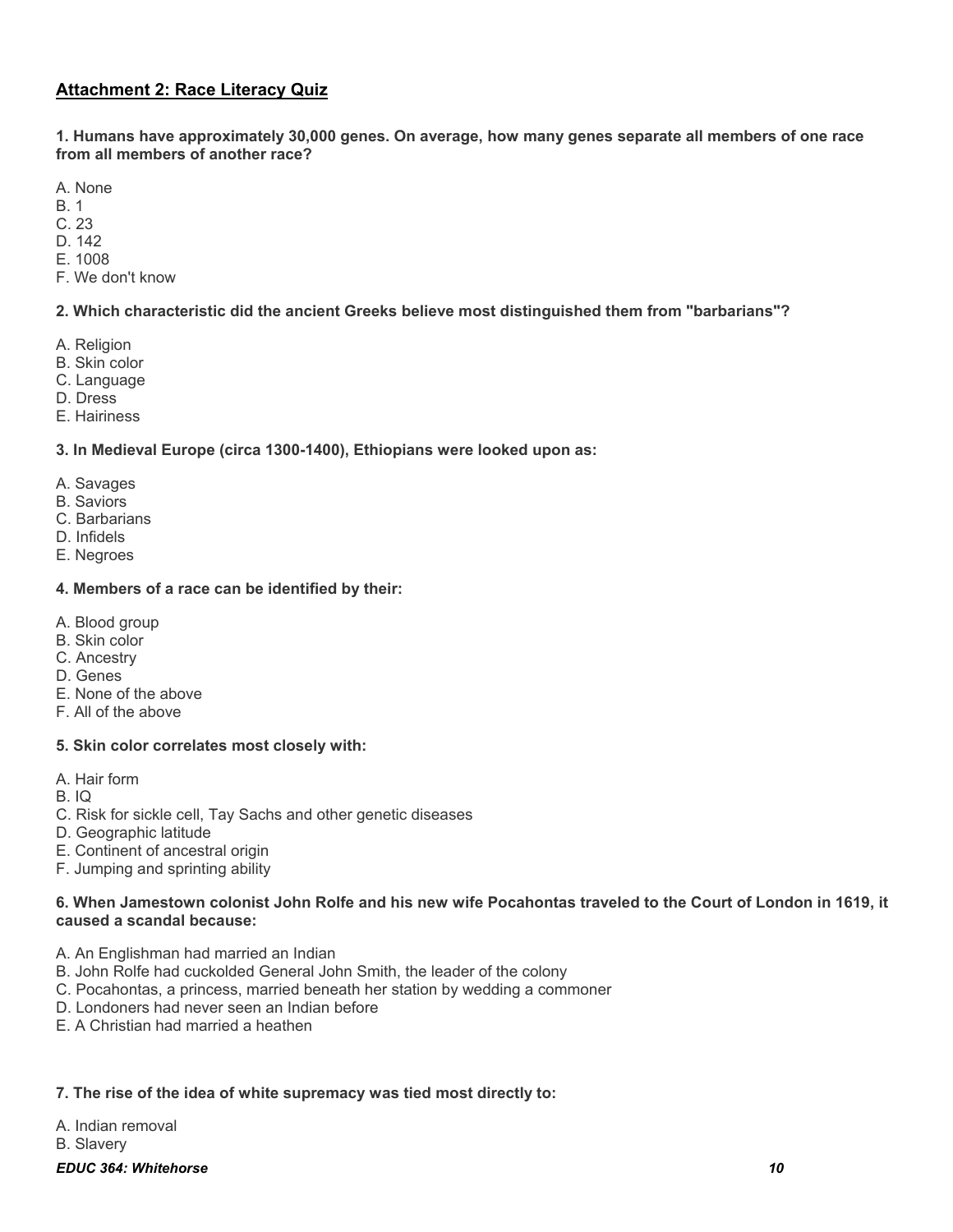- C. The Declaration of Independence
- D. The U.S. Constitution
- E. Ancient Greece

## **8. Which group has the most genetic variation?**

- A. Humans
- B. Chimpanzees
- C. Penguins
- D. Fruit flies
- E. Elephants

## **9. Which two populations are most likely, on average, to be genetically similar?**

- A. Italians and Ethiopians
- B. Senegalese and Kenyans
- C. Italians and Swedes
- D. Chinese and Lakota (Sioux)
- E. Saudi Arabians and Ethiopians

### **10. Most human genetic variation can be found:**

A. Within any local population, for example, among Zulus, or among Hmong

B. Between two populations on the same continent, for example between Irish and Poles

- C. Between two populations on different continents, for example between Koreans and Zulus
- D. Between any two continents, for example, between Africa and Asia

E. Between tall people and short people

### **11. Which continent has the greatest human genetic diversity?**

- A. Europe
- B. Asia
- C. Africa
- D. North America
- E. South America

#### **12. Who was the first American public figure to suggest, albeit "as a suspicion only," that black people might be inherently inferior to whites?**

- A. Thomas Jefferson
- B. Sir Walter Raleigh
- C. George Washington
- D. Robert E. Lee
- E. Capt. John Smith, founder of the Jamestown colony

## **13. Which of the following was NOT an important reason why African slavery first took root in North America:**

- A. As non-Christians, they had no legal protections
- B. They were skilled semi-tropical farmers
- C. The supply of indentured servants from Europe was becoming unreliable
- D. They were deemed innately inferior
- E. They couldn't easily run away

#### **14. Which was NOT introduced to Indians by whites?**

- A. An Indian identity
- B. Democracy
- C. Identity by "blood quantum"
- D. Horses
- E. Measles

#### *EDUC 364: Whitehorse 11*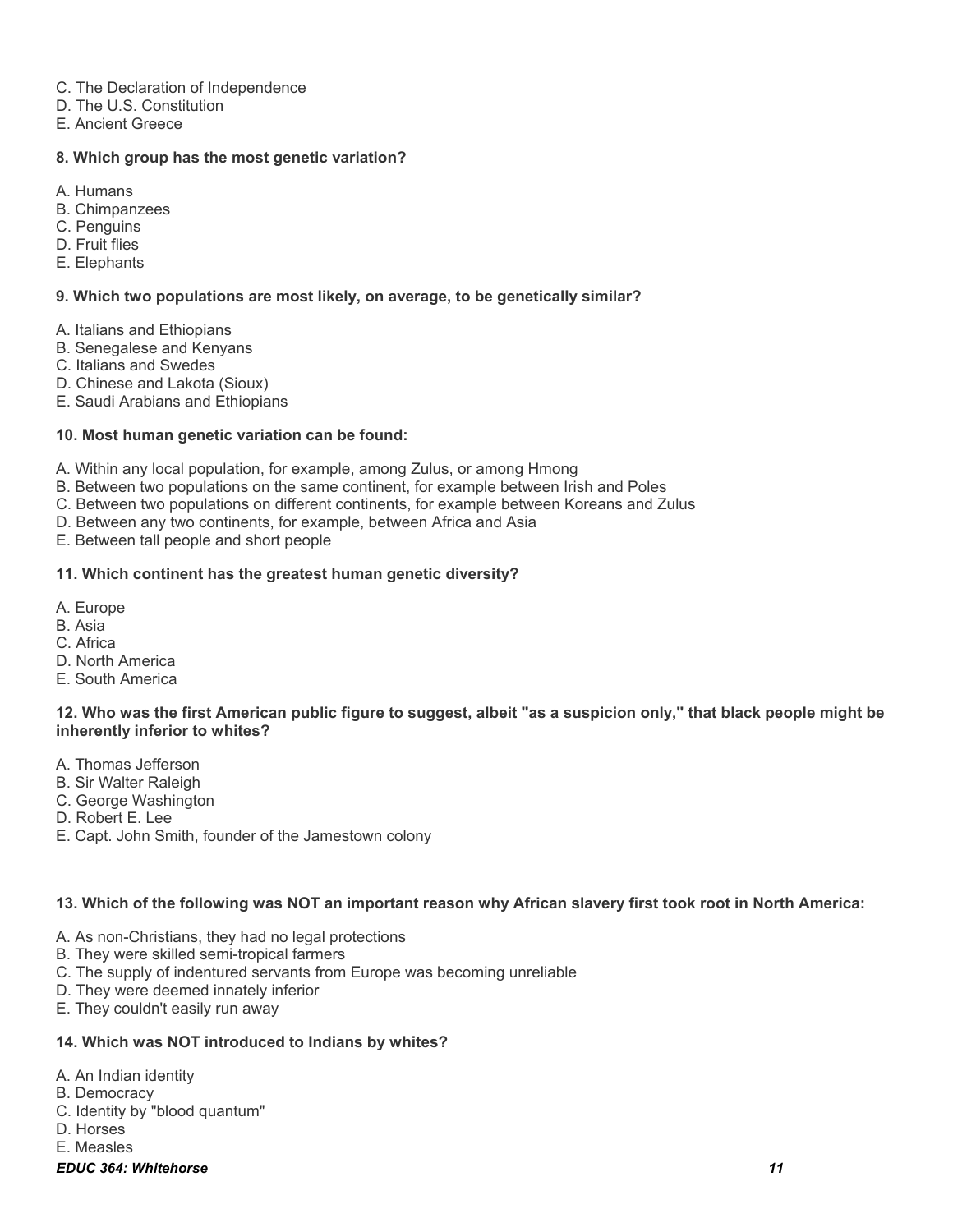**15. Of the \$120 billion in home loans underwritten by the federal government between 1933 and 1962, what percentage went to white homeowners?**

- A. 45 percent
- B. 64 percent
- C. 75 percent
- D. 88 percent
- E. 98 percent

#### **16. Which of the following is not a result of federal government policies?**

- A. Redlining
- B. Urban renewal
- C. Deterioration of inner cities
- D. Affirmative action quotas
- E. The wealth gap between black and white families

#### **17. Today, the net worth of the average white family is how much compared to the average black family?**

- A. Three times as much
- B. Eight times as much
- C. Half as much
- D. Twice as much
- E. The same

#### **18. When white and black families of similar incomes are compared, what is the difference in their net worth?**

- A. No difference
- B. Black net worth is slightly greater
- C. White net worth is more than eight times greater
- D. White net worth is more than two times greater
- E. Black net worth is twice as great

#### **19. According to a 1993 study, 86% of suburban whites lived in a community where the black population was:**

- A. Less than 5%
- B. Less than 10%
- C. Less than 1%
- D. More than 10%
- E. More than 15%

#### **20. Which is NOT an example of a government racial preference program?**

- A. 1964 Civil Rights Act
- B. 1862 Homestead Act
- C. 1790 Naturalization Act
- D. 1934 Federal Housing Administration
- E. 1935 Social Security Act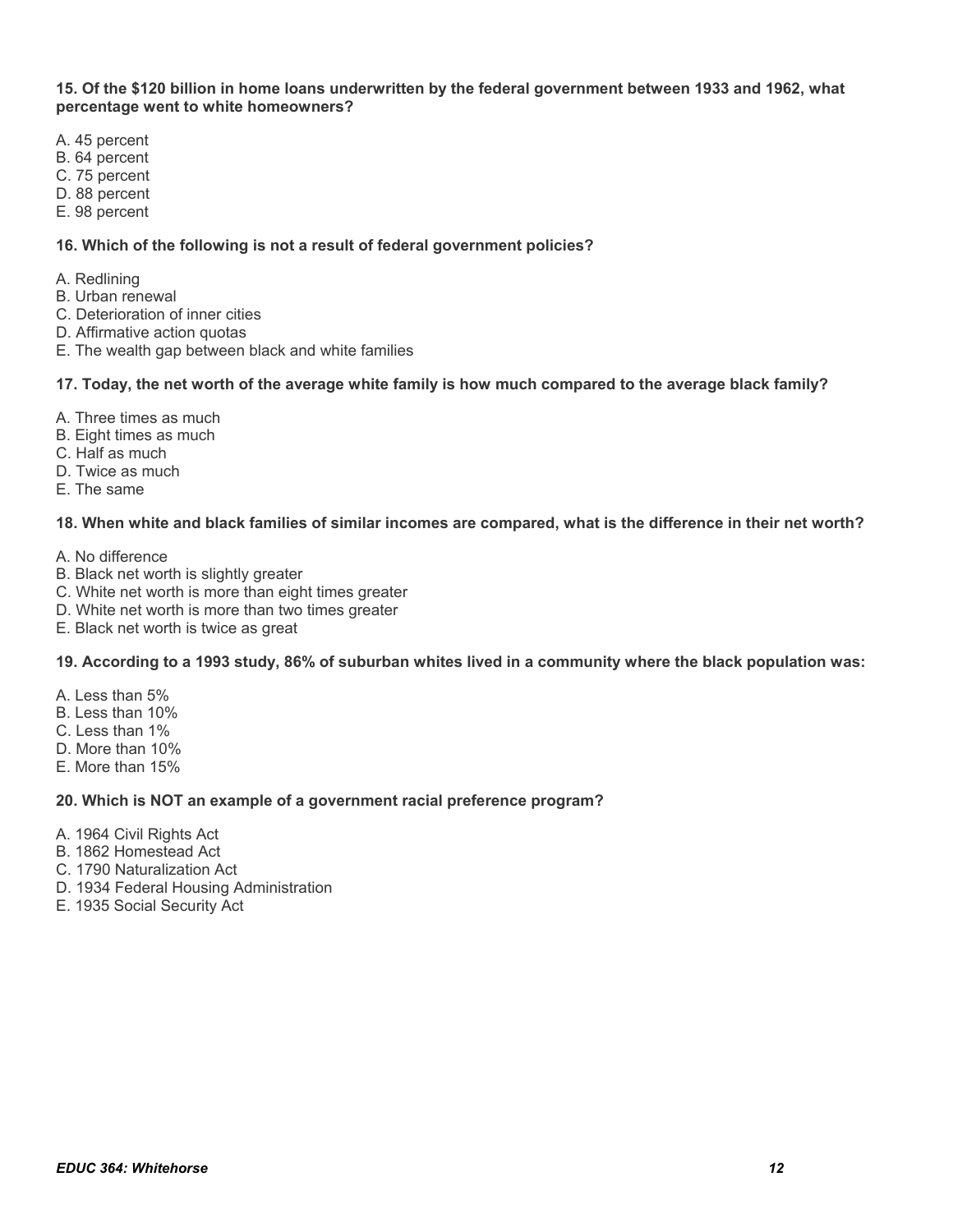# **Attachment 3 Multicultural shaping of teachers**

Washington Times 12-15-2004

#### By Robert Holland

Most American parents would be outraged if they knew how the education world's multiculturalists are trying to shape new teachers before they go to work in public schools.

 Surveys by the nonpartisan organization Public Agenda have shown that parents still believe in America as an overwhelmingly good country, and they want their children to believe that as well. A Public Agenda report a few years ago summarized parental attitudes this way:

 "We found a clear-eyed patriotism among parents of all backgrounds; a deep belief that the United States is a unique nation, while acknowledging its faults. Parents want the schools to face those faults, but not to dwell on them — the parents we surveyed want history taught with fairness to all groups, but recoil from strategies that they feared might encourage divisiveness."

The multiculturalists, by stark contrast, do not see the United States at all as a good country with common values worth transmitting. They grossly divide Americans into "oppressors" (all whites of European descent) and the "oppressed" (all persons of color from minority cultures).

 Howard Zinn's "A People's History of the United States," a 750-page screed that depicts America as a continuing centuries-old conspiracy of rich white men to exploit minorities, is their hornbook. Many use it in their classrooms to demean America's Founders.

 They want to mold future teachers into agents of social transformation who will reject the continuing Anglo/Western influences on the core curriculum and denounce what they contend is a legacy of unrelenting oppression that should cause all white Americans to carry a heavy burden of guilt.

 That much becomes clear when the National Association for Multicultural Education (NAME) convenes annually (as it did recently in Kansas City), and professors and teachers from all 50 states gather in more than 200 workshops to lay bare their agendas.

 Veteran teacher-trainer G. Pritchy Smith of the University of North Florida, who co-conducted a day-long NAME institute on how schools of education should meet diversity standards for accreditation, argues for a "culturally responsible" pedagogy for teacher education that will enable teachers to carry a "social reconstructionist perspective" into the classroom.

*EDUC 364: Whitehorse 13* His goal: "People who live multicultural lifestyles, live multicultural ways. We need a deep-rooted transformation of values and dispositions — the multicultural teacher."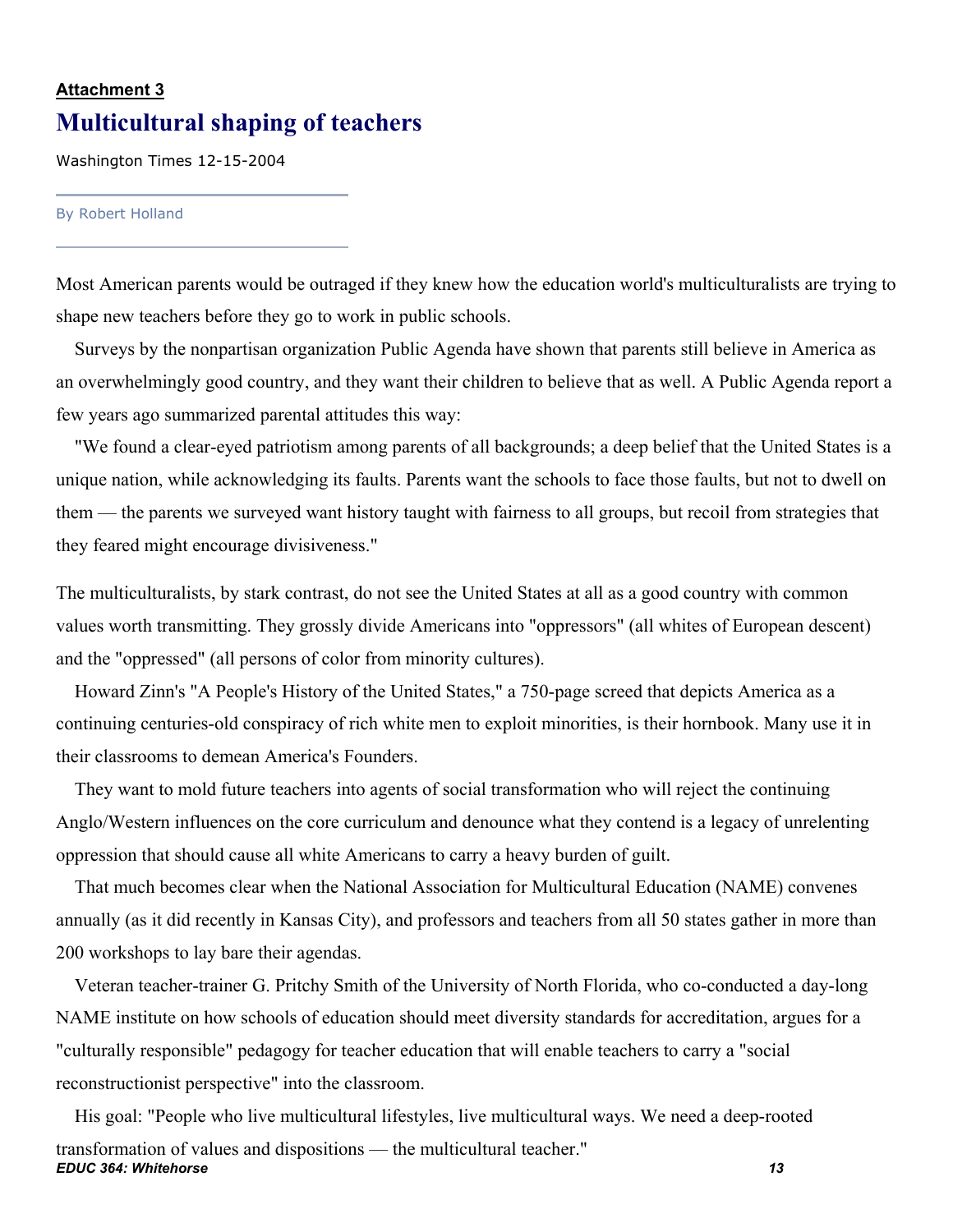This is how the National Council for Accreditation of Teacher Education (NCATE), a NAME partner, defines diversity: "Differences among groups of people and individuals based on ethnicity, race, socioeconomic status, gender, exceptionalities, language, religion, sexual orientation, and geographical area."

 At a small-group workshop this year, presenters from Central Missouri State University argued that teachers should be trained to rewrite a curriculum they view as oppressively Eurocentric.

 In a prepared paper, they declared: "The silent but deadly oppressor of the ethnic minority child's spirit is a state of injustice that is imbedded in ... a one-sided truth espoused through the Eurocentric lens of American education." They concluded that the "only hope" for change "lies in the embrace of an educational system that can transform and restructure the political imbalance of curriculum practices in the American schools.

 "Teachers must get educational training that empowers them with knowledge about their ethnic minority students so that they can feel committed and confident in unleashing the voices for social justice."

 Their hearts bled in particular for English-language learners, the immigrant children who now constitute onetenth of the U.S. school population. As did others at this conference, the presenters were bitter at inroads made in federal and state law to jettison so-called bilingual education in favor of English immersion.

 At a general session, one California activist wailed that "[immigrant] families are torn apart by children who no longer share their language and culture." What to do? She said new teachers should be taught to "resist," to take back the curriculum.

 Is that what parents who have come here to the land of opportunity from other lands really want? Public Agenda found that immigrant parents joined other parents in a strong belief that "the schools must teach immigrant children to speak English as quickly as possible, both as a survival skill and as a symbol of their intent to become Americans."

 Clearly the multiculturalists care little about what the people who provide their schools with children and money — the parents and taxpayers — want from public education.

*Robert Holland is a senior fellow at the Lexington Institute, an Arlington think tank.* 

http://www.washtimes.com/commentary/20041214-090300-3736r.htm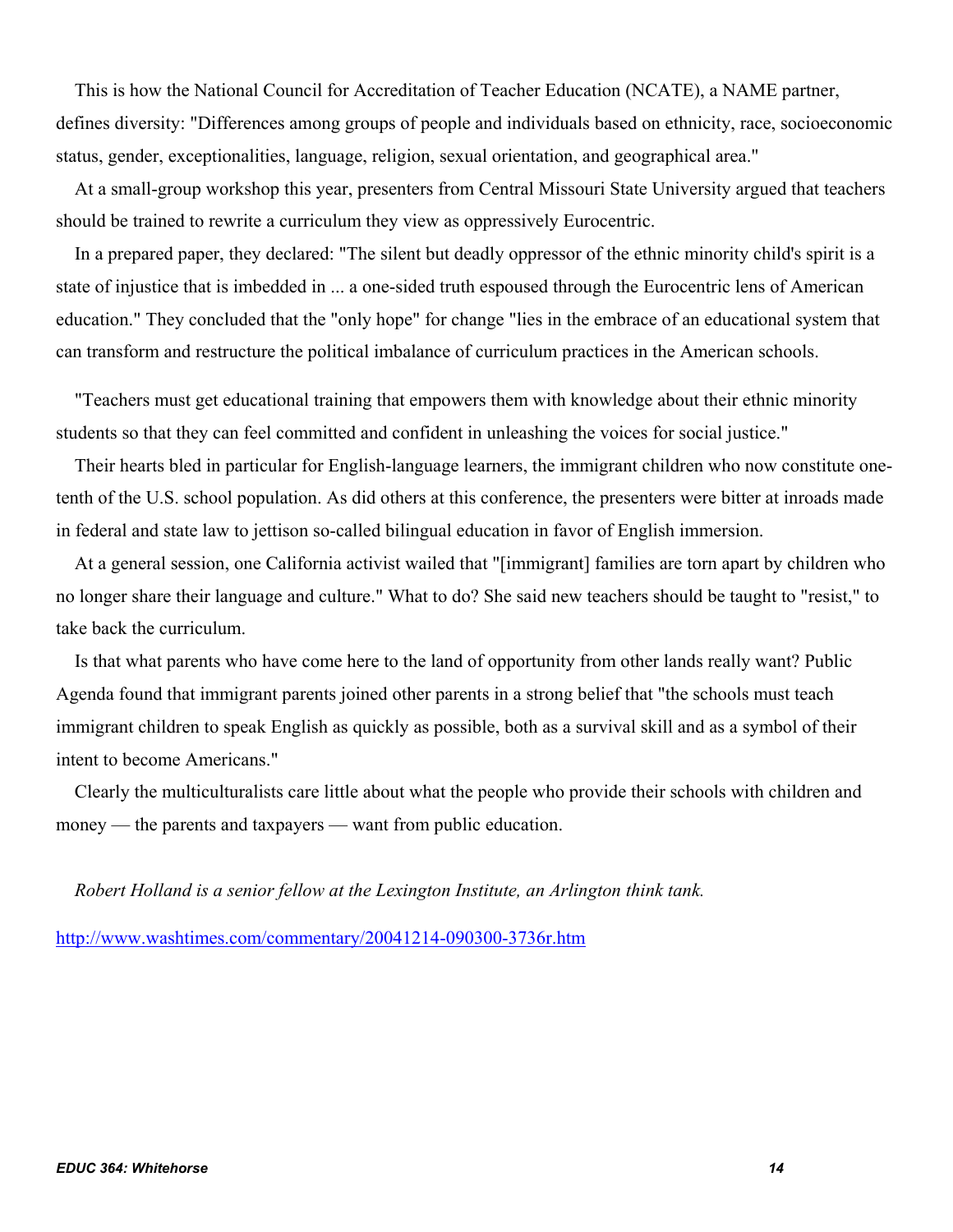## AB 242 – Conference Committee Draft 5 to Legislative Counsel August 23, 2004

#### THE PEOPLE OF THE STATE OF CALIFORNIA DO ENACT AS FOLLOWS:

SECTION 1. Section 44227.8 is added to the Education Code, to read:

 44227.8. The Commission on Teacher Credentialing and, where appropriate, the State Department of Education, shall incorporate into licensure requirements for teacher candidates, professional development requirements for renewal of licenses, and accreditation requirements for preparation programs components to ensure that teachers are capable of teaching children with diverse needs, ethnicities, nationalities, and languages, of teaching children who bring particular challenges to the learning process, and of teaching in urban and rural settings.

SECTION 2. Section 44300 of the Education Code is amended to read:

 44300. (a) Commencing January 1, 1990, the commission may issue or renew emergency teaching or specialist permits in accordance with regulations adopted by the commission corresponding to the credential types specified in paragraphs (1), (2), and (3) of subdivision (b) of Section 44225, provided that all of the following conditions are met:

 (1) The applicant possesses a baccalaureate degree conferred by a regionally accredited institution of higher education and has fulfilled the subject matter requirements of Section 44301.

(2) The applicant passes the state basic skills proficiency test as provided for in Section 44252.

 (3) The commission approves the justification for the emergency permit submitted by the school district in which the applicant is to be employed. The justification shall include all of the following:

 (A) Annual documentation that the district has implemented in policy and practices a process for conducting a diligent search that shall include, but is not limited to, distributing job announcements, contacting college and university placement centers, advertising in local newspapers, exploring the incentives included in the Teaching As A Priority Block Grant established pursuant to Section 44735, participating in the state and regional recruitment centers established pursuant to Sections 44751 and 90530, and participating in job fairs in this state, but has been unable to recruit a sufficient number of certificated teachers, including teacher candidates pursuing full certification through internship, district internship, or other alternative routes established by the commission.

 (B) A declaration of need for fully qualified educators based on the documentation set forth in subparagraph (A) and made in the form of a motion adopted by the governing board of the district or the county board of education at a regularly scheduled meeting of the governing board or the county board of education. The motion may not be part of the consent agenda and shall be entered in the minutes of the meeting.

 (b) The commission may deny a request for an emergency permit that does not meet the justification set forth in subparagraph (A) of paragraph (3) of subdivision (a).

(c) It is the intent of the Legislature that all of the following occur:

 (1) The commission shall issue pre-intern certificates in place of emergency teaching permits as sufficient resources are made available to school districts to provide services pursuant to Article 5.6 (commencing with Section 44305) to pre-interns pursuing multiple subject or single subject teaching credentials.

 (2) If the examination of the Pre-Internship Teaching Program required by this chapter demonstrates that the program should continue because it has been successful in better preparing and retaining pre-intern teachers than the emergency permit system, sufficient resources to fully fund the Pre-Internship Teaching Program shall be appropriated by July 2002. For purposes of this paragraph, two thousand dollars (\$2,000) in state funding per pre-intern shall be deemed to be sufficient resources.

 (3) The commission shall continue to issue emergency teaching permits to individuals employed by school districts defined in regulations as remote from regionally accredited institutions of higher education.

 (d) Commencing January 1, 1990, the commission may issue and reissue emergency permits corresponding to the credential types specified in paragraph (4) of subdivision (b) of Section 44225. The commission shall establish appropriate standards for each type of emergency permit specified in paragraph (4) of subdivision (b) of Section 44225.

 (e) The exclusive representative of certificated employees, if any, as provided under Chapter 10.7 (commencing with Section 3540) of Division 4 of Title 1 of the Government Code, may submit a written statement to the commission agreeing or disagreeing with the justification submitted to the commission pursuant to paragraph (3) of subdivision (a).

 (f) Commencing January 1, 1990, a person holding an emergency teaching or specialist permit shall attend an orientation to the curriculum and to techniques of instruction and classroom management, and shall teach only with the assistance and guidance of a certificated employee of the district who has completed at least three years of full-time teaching experience, or the equivalent thereof. It is the intent of the Legislature to encourage districts to provide directed teaching experience to new emergency permit-holders with no prior teaching experience.

 (g) The holder of an emergency permit shall participate in ongoing training, coursework, or seminars designed to prepare the individual to become a fully credentialed teacher or other educator in the subject area or areas in which he or she is assigned to teach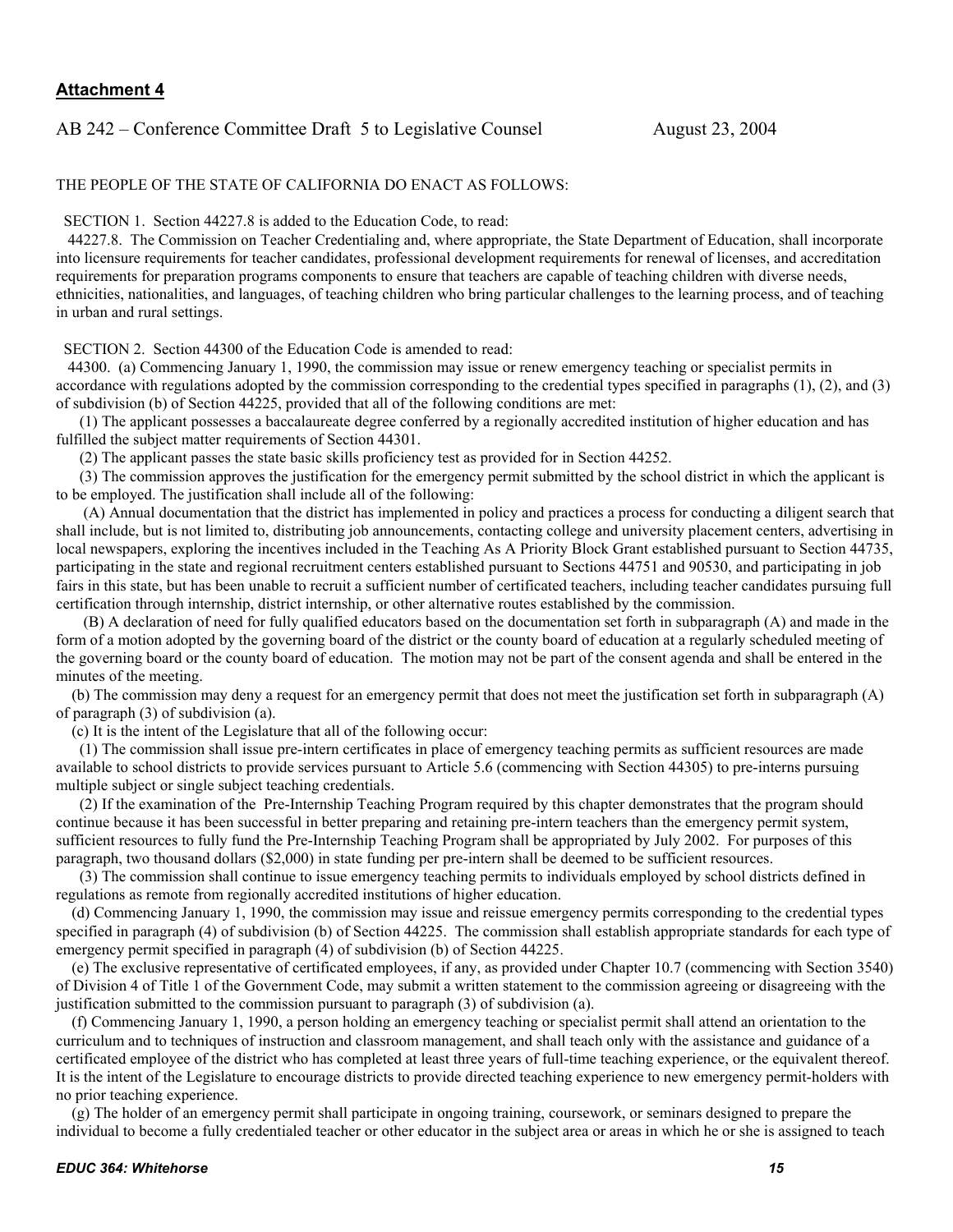or serve. The employing agency shall verify that employees applying to renew their emergency permits are meeting these ongoing training requirements.

 (h) Emergency permits for pupil personnel services shall not be valid for the purpose of determining pupil eligibility for placement in any special education class or program.

 (i) This section shall not apply to the issuance of an emergency substitute teaching permit, or of an emergency permit to a teacher who has consented to teach temporarily outside of his or her field of certification, for which the commission shall establish minimum requirements.

#### **(j) This section shall remain in effect until July 1, 2006, at which time it shall be repealed.**

SECTION 3. Section 44300 of the Education Code is added to read:

 44300. (a) The commission may issue or renew at the request of an employing agency an emergency teaching or specialist permits to accommodate short-term shortages that result from either an acute staffing need or anticipated staffing need.

(b) An acute emergency permit may be issued by the commission provided that all of the following conditions are met:

 (1) The applicant possesses a baccalaureate degree conferred by a regionally accredited institution of higher education and has fulfilled the subject matter requirements of Section 44301.

(2) The applicant passes the state basic skills proficiency test as provided for in Section 44252.

(c) For purposes of this article, the following definitions apply:

(1) "Acute" staffing need is when an employer must fill a classroom immediately based on an unforeseen need.

 **(2) "Anticipated" staffing need is when a district is aware that an opening will occur and conducts a diligent search for a credentialed teacher, but is unable to recruit one.** 

#### **(d) The commission shall establish criteria for the approval of the acute emergency permit.**

 **(1) The criteria shall include, but are not limited to, all of the following:** 

(A)Demonstration of a local recruitment effort.

(B)Orientation and ongoing support to the permit holder.

(C)Written justification demonstrating the need for the permit.

(2) An acute emergency permit is valid for a period not to exceed one year.

 (e) An anticipated emergency permit may be issued or renewed by the commission provided that all of the following conditions are met:

 (1) The applicant possesses a baccalaureate degree conferred by a regionally accredited institution of higher education and has fulfilled the subject matter requirements of Section 44301.

(2) The applicant passes the state basic skills proficiency test as provided for in Section 44252.

 (f) The commission shall establish criteria for the approval of an anticipated emergency permit. The criteria shall include, but not be limited to, all of the following:

(1) Specific information is provided regarding a diligent search for each permit.

(2)The quality of the preparation, support and assistance to be provided to the permit holder.

(3)Mentoring with an experienced educator.

(4)Assistance to obtain subject matter competency during the first year of employment

 (5)A signed agreement between the permit holder and the district outlining the steps being taken to complete subject matter requirements and enroll in an accredited internship program.

 (g) An anticipated emergency permit shall be valid for one year, but may be renewed for one additional year if the holder takes the appropriate subject matter examination required under Section 44282 or is enrolled in a subject matter program approved by the commission on the basis of standards of program quality and effectiveness pursuant to Article 6 (commencing with Section 44310).

(h) The commission may deny a request for a permit that does not meet the justification set forth in subdivisions (a) and (e).

 (i) Notwithstanding the provisions in subdivisions (a) and (e), it is the intent of the Legislature that the commission shall continue to issue emergency teaching or specialist permits to individuals employed by school districts defined in regulations as remote from regionally accredited institutions of higher education.

 (j) The commission may issue and reissue emergency permits corresponding to the credential types specified in paragraph (4) of subdivision (b) of Section 44225. The commission shall establish appropriate standards for each type of permit specified in paragraph (4) of subdivision (b) of Section 44225.

 (k) The exclusive representative of certificated employees, if any, as provided under Chapter 10.7 (commencing with Section 3540) of Division 4 of Title 1 of the Government Code, may submit a written statement to the commission agreeing or disagreeing with the justification submitted to the commission pursuant to subdivision (c).

 (l) A person holding a teaching or specialist emergency permit shall, during the first year of teaching, attend an orientation to the curriculum and to techniques of instruction, classroom management, and cultural sensitivity, and shall teach only with the assistance and guidance of a certificated employee of the district who has completed at least three years of full-time teaching experience, or the equivalent thereof. It is the intent of the Legislature to encourage districts to provide directed teaching experience to new permit holders with no prior teaching experience.

 (m) The holder of an emergency permit shall participate in ongoing training, coursework, or seminars designed to prepare the individual to become a fully credentialed teacher or other educator in the subject area or areas in which he or she is assigned to teach

#### *EDUC 364: Whitehorse 16*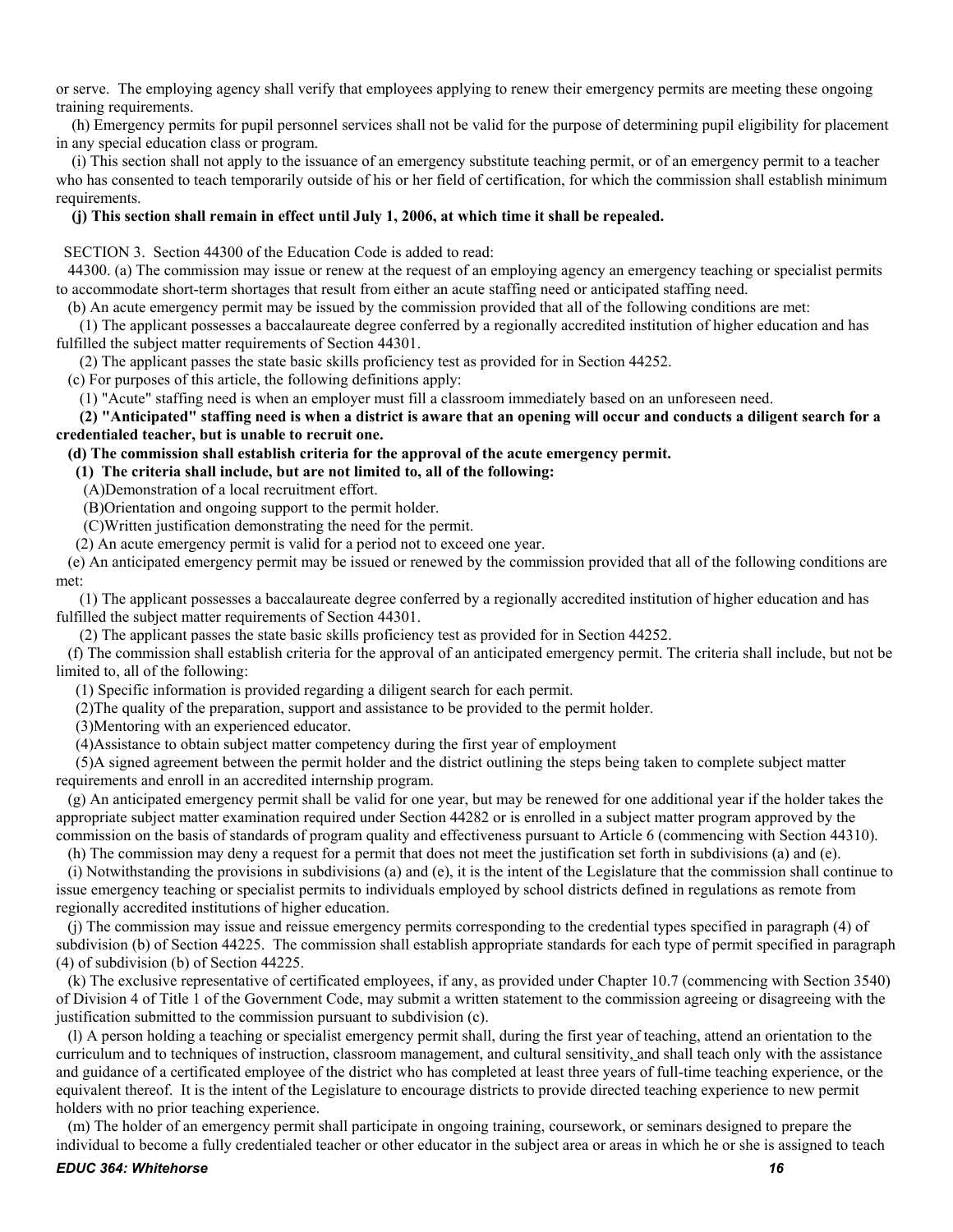or serve. The employing agency shall verify that employees applying to renew their permits are meeting these ongoing training requirements.

 (n) Permits for pupil personnel services shall not be valid for the purpose of determining pupil eligibility for placement in any special education class or program.

 (o) This section shall not apply to the issuance of a substitute teaching permit, or of a permit to a teacher who has consented to teach temporarily outside of his or her field of certification, for which the commission shall establish minimum requirements.

 (p) The commission may issue an acute emergency permit, or issue or renew an anticipated emergency permit, to newly hired teachers serving in a school ranked in the bottom 3 deciles of the Academic Performance Index only in cases where there is no other alternative but to fill the position with a 30-day substitute teacher.

(q) This section is operative on July 1, 2006.

#### SECTION 4. Section 44830.4 is added to the Education Code, to read:

 44830.4. It is the intent of the Legislature to eliminate waivers authorizing the assignment of a credential holder to a position not authorized by the credential of the holder and that they be authorized only in cases where there is no other alternative but to fill the position with a 30-day substitute teacher. It is further the intent of the Legislature that each teacher serving in a school ranked in the bottom 3 deciles of the Academic Performance Index possess a valid teaching credential and certificate where appropriate, authorizing the holder to provide the service to which the holder is assigned, including services provided to English learners.

SECTION 5. Section 45062 is added to the Education Code, to read:

 45062. The governing board of each school district shall review its compensation policies and revise them as needed to ensure that the continuing professional education for which it grants salary credit is targeted to courses likely to yield clear benefit in terms of the pedagogical instructional leadership, management skills, or academic subject matter knowledge of its employees.

SECTION 6. Article 3.5 (commencing with Section 66026) is added to Chapter 2 of Part 40 of the Education Code, to read:

#### ARTICLE 3.5. MASTER PLAN FOR EDUCATION: HIGHER EDUCATION PROVISIONS

Professional Preparation for Educators

#### 66026. It is the intent of the Legislature that:

 (a) The state increase the capacity of California's postsecondary education system to prepare larger and more sufficient numbers of qualified educators, especially from among racial, ethnic, and linguistic groups, and the gender group, that are underrepresented in today's teaching workforce, for our public schools and preschools, particularly in regions where there are large numbers of teachers serving on emergency permits or where projected shortages of teachers are greatest.

 (b) The state's postsecondary institutions continue to provide and support multiple pathways for candidates to earn credentials, in order to meet the need for qualified educators.

 (c) The state provide sufficient resources to postsecondary educational institutions to meet the goal of producing sufficient numbers of qualified educators and the goal of providing and supporting multiple pathways for candidates to earn credentials.

 66026.5 It is the intent of the Legislature to ensure that ten days of professional staff development eventually be provided at all public elementary and secondary schools. It is further the intent of the Legislature that additional resources to reach this goal be first provided to schools in the lowest three deciles of the Academic Performance Index.

#### Faculty in Public Postsecondary Institutions

 66027. (a) The Board of Governors of the California Community Colleges and the Trustees of the California State University shall, and the Regents of the University of California are requested to, accomplish both of the following:

 (1) Examine practices and adopt policies regarding the balance of temporary and permanent/tenure-track faculty characteristic of their respective systems.

 (2) Report these practices and policies, and the rationales therefor, in written reports to the Legislature, to be submitted no later than January 1, 2006.

 (b) It is the intent of the Legislature that the goal of the California Community Colleges to ensure that at least 75 percent of the hours of credit instruction be taught by full-time instructors remain a goal and should be achieved, pursuant to Section 87482.6. Nothing in this section shall relieve the California Community Colleges from achieving the goal of having at least 75 percent of the hours of credit instruction be taught by full-time instructors.

66027.3 The Board of Governors of the California Community Colleges and the Trustees of the California State University shall, and the Regents of the University of California are requested to, submit an annual report to the Legislature setting forth the ratio of permanent/tenure-track faculty to temporary faculty who are employed by their respective systems and how this ratio compares to their respective system-wide policies.

#### *EDUC 364: Whitehorse 17*